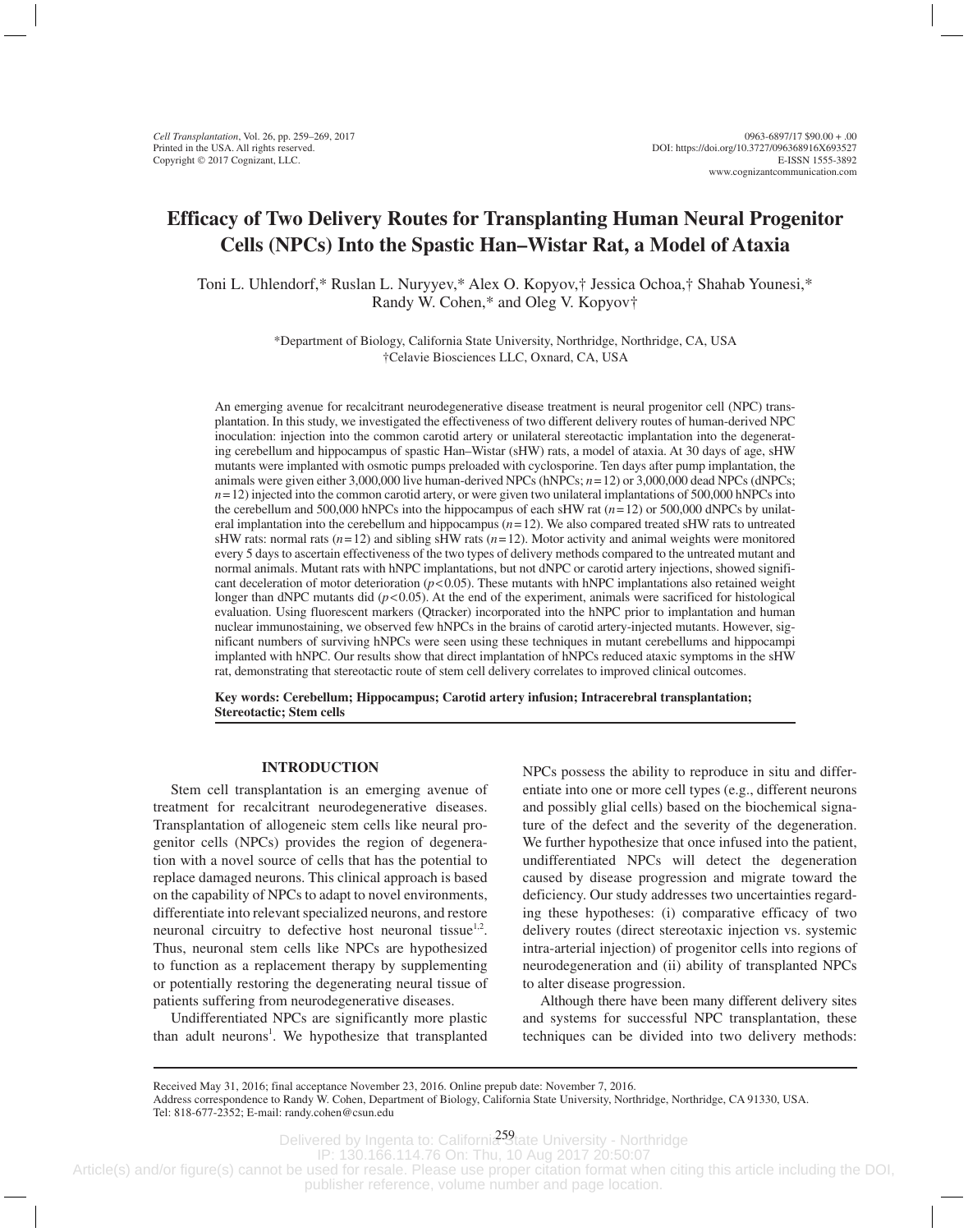indirect intravascular injection (normally using the carotid arterial system) and direct intracerebral implantation. Studies have shown that the indirect carotid delivery method is minimally invasive, and because of its systemic approach, it has the potential to cover a wider area of neurological damage. Guzman et al.<sup>3</sup> utilized carotid injection of neuronal stem cells with a mouse model of stroke and concluded that their stem cells had migrated into affected brain regions. These mice also showed concomitant behavioral improvements (better rotarod performance) after stem cell treatment. In a similar study, Pendharkar et al.<sup>4</sup> utilized another mouse stroke model and showed that carotid artery injection of neuronal stem cells produced a more wide-ranging distribution of stem cells in the brain than cells infused via the tail vein.

In contrast to the carotid route, intracerebral implantation of stem cells allows for direct delivery of potential replacement neurons into the region of neurodegeneration. However, this method is a technically difficult approach and involves invasive medical procedures. Yet the direct approach is more likely to deliver the cells precisely to where they are needed, which is reflected in reports of clinical improvements<sup>5</sup>. In a stereotactic study using an animal model of Parkinson's disease (PD), implanted neural stem cells (NSCs) were shown to integrate into the host brain, survive, express neurotrophic factors, and restore motor function that was previously lost<sup>6</sup>.

To study the effectiveness of transplantation as well as the ability of neuronal stem cells to migrate and survive in regions of neurodegeneration, we used a line of human-derived NPCs (hNPCs) developed by Celavie Biosciences, LLC (Oxnard, CA, USA) in this study. This cell line has been shown to express key stem cell markers such as octamer-binding transcription factor 4 (Oct-4) and sex-determining region Y-box 2 (SOX-2) and has been found to be nontumorigenic and hypoimmunogenic and to display a normal karyotype (unpublished data).

To determine the best route for NPC delivery, we utilized the spastic Han–Wistar (sHW) rat as a prototype model of neurodegenerative disease. The sHW rat suffers from an undetermined autosomal, recessive disorder characterized by progressive neurodegeneration of Purkinje cells and CA3 pyramidal neurons in the cerebellum and hippocampus, respectively<sup>7</sup>. The developmental symptoms are characterized by hyperactivity and forelimb tremors that are visible at 25–30 days postnatally<sup>8</sup>. The mutant's condition is progressive and is manifested behaviorally by spastic paresis and hindlimb rigidity beginning at 40 days of age. The ataxic sHW mutants develop a clumsy, unsynchronized foot placement between 45 and 50 days, progressing to complete loss of motor function and death at  $65-70$  days of age<sup>8</sup>. The progressive Purkinje cell neurodegeneration in the

cerebellum and the behavioral phenotype of this animal model closely resemble many forms of human ataxia. Easily measurable clinical manifestations combined with a quantifiable morphological deficiency make the sHW rat a good candidate for testing the ability of undifferentiated NPCs to repair known neurological deficits.

The main goal of our study was to compare the efficacy of carotid artery injection of stem cells to the stereotactic delivery of those same cells into ataxic rats. The secondary goal of this study was to initiate an investigation into the effectiveness of transplanted neuronal hNPCs, that is, their ability to improve weight, motor activity, and survival in sHW rats.

# **MATERIALS AND METHODS**

The protocol for this study was approved (1314-016B) by the Institutional Animal Care and Use Committee (IACUC) at California State University, Northridge.

## *Animals*

A total of 60 male sHW and 12 male normal HW rats were obtained from the California State University, Northridge, breeding colony. At 30 days, mutant male siblings were randomly divided into four experimental mutant groups along with one mutant control group and one normal control group (Table 1): two common carotid artery injection mutant groups [hNPCs,  $n = 12$ ; dead NPCs (dNPCs),  $n=12$ ], two mutant groups that received unilateral stereotactic implants into both the cerebellum and hippocampus (hNPCs, *n* = 12; dNPCs,  $n=12$ ), one untreated mutant group  $(n=12)$ , and one untreated normal HW rat group  $(n=12)$ . The untreated normal and mutant rats served as the baseline to compare the decrease in weight and motor activity in normal progression of the neurodegenerative disease versus treated mutants. Animal weights were taken every 5 days to assess overall health of the subjects. After treatment, all animals were housed in individual rat cages with access to LabDiet 5001 rodent chow and water ad libitum*.* The room was maintained at a temperature of  $21 \pm 1$ °C, with a 12-h light/12-h dark cycle.

## *Derivation and Characterization of hNPCs*

hNPCs were procured from the fetal brain tissue (6 weeks old) via routine sterile manual aspiration methods with informed consent from the donor, in accordance with NIH guidelines for use of neural progenitor tissue as well as federal and state laws. Neural tissue was separated from the meninges, minced with microscissors, and triturated with Pasteur pipettes until an NPC suspension was obtained. Cells were cultured in ultralow attachment culture flasks under feeder-free conditions in serum- and xeno-free minimum essential medium (MEM; SH30310;

Delivered by Ingenta to: California State University - Northridge

IP: 130.166.114.76 On: Thu, 10 Aug 2017 20:50:07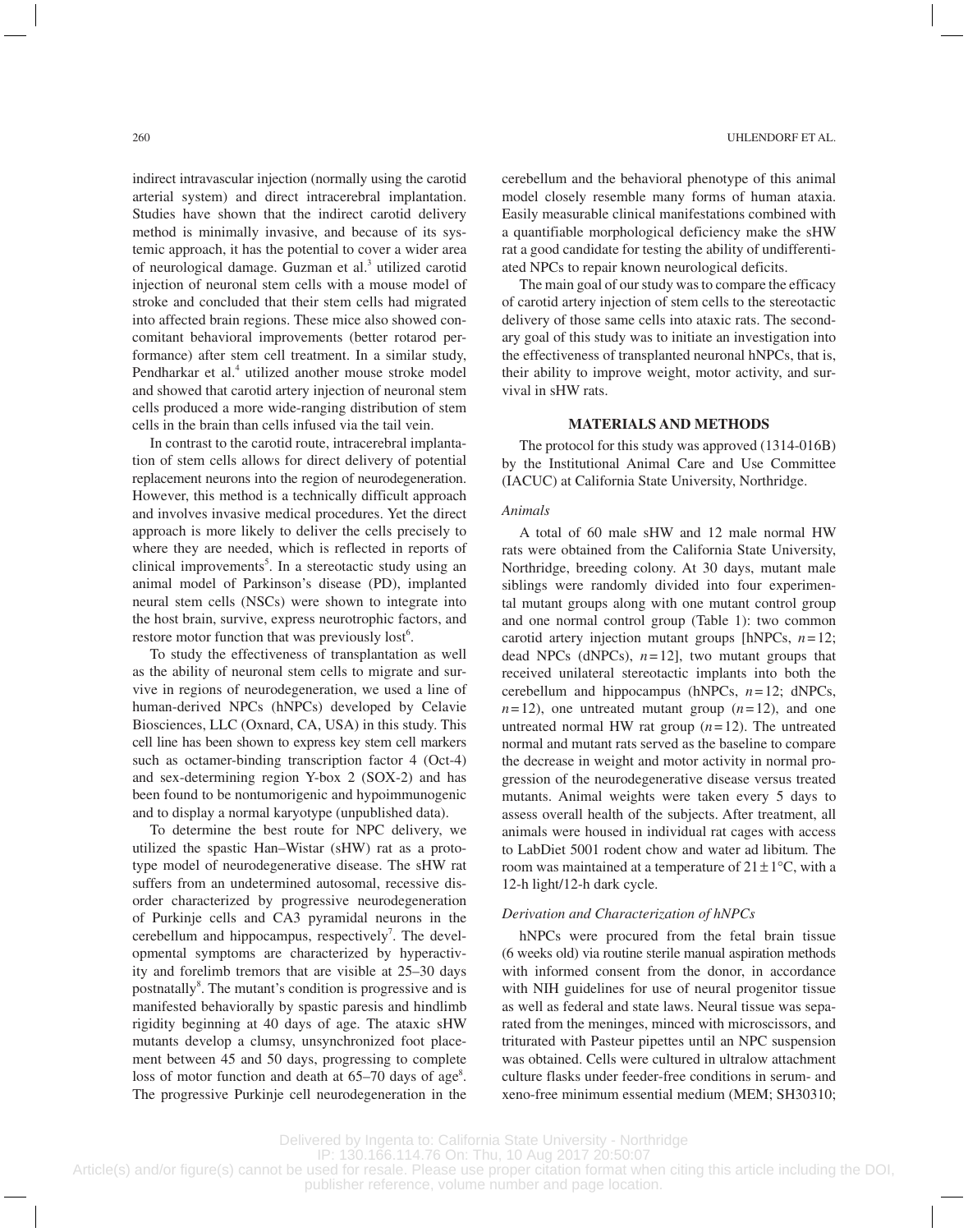|                 | Routes of Injection          | Treatments | No. of Animals |
|-----------------|------------------------------|------------|----------------|
| Mutant sHW rats | Common carotid artery        | hNPCs      | 12             |
|                 |                              | dNPCs      | 12             |
|                 | Unilateral stereotactic cer- | hNPCs      | 12             |
|                 | ebellum and hippocampus      | dNPCs      | 12             |
|                 | Untreated                    | N/A        | 12             |
| Normal sHW rats | Untreated                    | N/A        | 12             |

**Table 1.** Experimental Design Featuring Rat Genotype, Treatments, and Sample Size for Each Route of Injection

hNPCs, human-derived neural progenitor cells; dNPCs, dead neural progenitor cells; sHW, spastic Han–Wistar rats.

HyClone, Logan, UT, USA), supplemented with Gem21 (400-660; Gemini Bio-Products, Sacramento, CA, USA), epidermal growth factor (AF-100-15; PeproTech, Rocky Hill, NJ, USA), basic fibroblast growth factor (AF-100- 18B; PeproTech), transforming growth factor- $\alpha$  (AF-100-16A; PeproTech), insulin-like growth factor 1 (AF-100-11; PeproTech), leukemia inhibitory factor (LIF1010; Millipore, Temecula, CA, USA), calcium chloride (1722; Thermo Fisher Scientific, Waltham, MA, USA), GlutaMAX (35050; Invitrogen, Carlsbad, CA, USA), nonessential amino acids (SH30238.01; HyClone), and an N2 supplement (17502; Invitrogen), all of which were added at proprietary concentrations (patent 7632681; Celavie Biosciences LLC).

NPCs were cultured in flasks incubated at 37°C under hypoxic conditions (5%  $O<sub>2</sub>/5%$  CO<sub>2</sub>) through four doublings. At the second doubling (D2), cell culture was tested for sterility (USP <71>), and at D4 culture was karyotyped and polymerase chain reaction (PCR) tested for presence of adventitious agents: HTLV-1 and HTLV-2; HIV-1 (A, B, D, F, H, N); hepatitis A, B, and C; *Treponema pallidum* (*T. pallidum*); CMV; HSV-1 and HSV-2; and HPV. Cells were then transferred to a closed bioreactor system (GE WAVE Bioreactor 2/10 System; GE Healthcare, Uppsala, Sweden) operating under the same physical and chemical conditions as the incubator expansion. The bioreactor was used to create the master cell bank (MCB), which was harvested, tested, characterized, and rate control cryopreserved after a total of seven doublings (D7). The hNPCs were stained with trypan blue (MP Biomedicals LLC, Solon OH, USA) and quantified on a hemocytometer to test viability and to estimate resuspension volume for injection prior to transplantation into live animals.

The dNPCs were used to control for the paracrine effects of cell inoculations/transplantations and were created by sequentially placing live NPC populations into a −20°C freezer for 30 min and a −80°C freezer for 30 min to freeze kill the cells. The dNPCs were then placed in a 2°C–8°C refrigerator for storage until use.

#### *Qtracker Cell Labeling and Quantification*

The Qtracker 625 Cell Labeling Kit (Invitrogen), with excitation at 405–585 nm and emission at 625 nm, was used to label live hNPCs and to track migration within the rat brain and other tissues. Briefly, 10 nM Qtracker labeling solution was prepared by combining 1 µl of component A (2 µM in 50 mM borate buffer, pH 8.3) with 1 µl of component B [phosphate-buffered saline (PBS), pH 7.2] for 5 min at room temperature. Finally, the working solution was diluted with 2 ml of growth medium. For cell preparation, 10 million live hNPCs were centrifuged at  $201 \times g$  for 5 min, resuspended in 1 ml of growth media, and incubated with 10 nM Qtracker labeling solution at 37°C for 1 h. The labeled hNPCs were washed two times with growth media and resuspended in 15 ml of cell growth media prior to animal inoculation.

## *Stem Cell Transplantation*

Prior to stem cell treatment, cyclosporine (Med-Vet International, Mettawa, IL, USA) was used to suppress the sHW rats' immune response to the presence of allogeneic hNPCs. At 30 days, mutants underwent subcutaneous implantation (scapular) of an osmotic pump (Alzet Model 2004; Durect Corp., Cupertino, CA, USA), which continuously delivered the immunosuppressant cyclosporine (15 mg/kg/day) for the duration of the experiment (18 days). At 40 days of age, the animals were randomly assigned to either common carotid artery injection  $(n=12$  mutant pairs) or stereotactic intracerebral implantation  $(n=12 \text{ pairs})$ . The sHW rats in the common carotid artery experiment were anesthetized with chloral hydrate [intraperitoneal (IP), 350 mg/kg] and placed on a surgical board under a dissecting microscope. The common carotid-injected animals received either 3,000,000 hNPCs in 0.5 ml of growth culture medium or the identical number of dNPCs in 0.5 ml of culture medium solution. For the stereotactic implanted stem cells, the animals were anesthetized with chloral hydrate (IP, 350 mg/kg), placed into the David Kopf Model 900 Small Animal Stereotaxic Instrument (David Kopf Instruments, Tujunga,

Delivered by Ingenta to: California State University - Northridge

IP: 130.166.114.76 On: Thu, 10 Aug 2017 20:50:07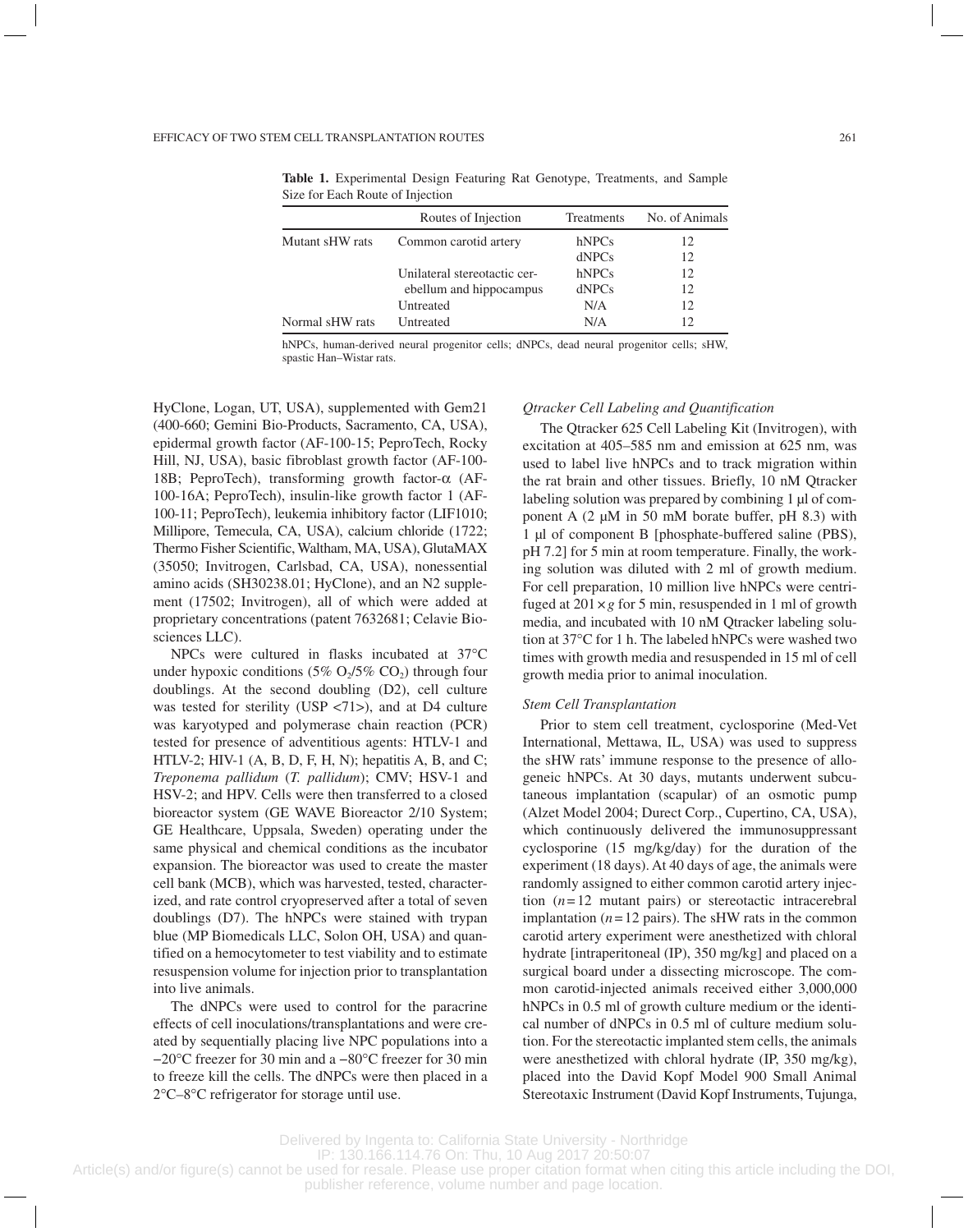CA, USA), and received either  $500,000$  hNPCs in 5  $\mu$ l of culture medium or an equivalent number of dNPCs in 5 µl of culture medium, which were implanted directly into the cerebellum (AP,  $-11.0$ ; ML,  $-2.0$ ; DV, 5.5) and hippocampus (AP, −3.0; ML, −2.5; DV, 3.5). These brain coordinates were chosen because they represented areas of significant neurodegeneration in the sHW rats<sup>7,8</sup>. All animals were placed on an electric heating pad until they displayed a righting reflex and then were returned to individual cages in the colony.

## *Motor Activity Testing*

In order to monitor their locomotor activity, mutant rats were tested in an open-field arena every 5 days for the duration of the experiment, starting at 30 days and just prior to pump implantation<sup>8</sup>. Each rat was placed individually in the center of the arena (ABS black plastic box measuring  $100 \text{ cm} \times 100 \text{ cm} \times 35.5 \text{ cm}$ ) and was allowed to move freely. The test consisted of three, nonconsecutive trials of 120-s duration with a 150-s rest period between trials. A Logitech Pro 9000 web camera (Logitech, Romanel-sur-Morges, Switzerland) using the Virtual Dub software was utilized to record movements, and an open-field analyzer determined the total distance traveled (cm) within the activity arena. The total distance traveled for each rat was then averaged among the three open-field trials. A single motor activity score (averaged distance traveled) was determined for each rat at each time point tested. Finally, all individual motor activity scores for all rats in each treatment were then averaged (with standard error) to obtain a quantitative measure of their motor abilities for each age tested (every fifth day).

# *Tissue Processing (Qtracker Analysis)*

To examine the presence of hNPCs in various tissues, 58-day-old mutant littermates were anesthetized deeply with chloral hydrate (IP, 400 mg/kg). The rats were transcardially perfused with saline solution (0.9% saline solution containing 1% sodium sulfate and 1,000 U/ml heparin) followed by fixation using 4% paraformaldehyde (PFA) (Thermo Fisher Scientific, Portsmouth, NH, USA) in 0.1 M PBS. Tissue (brains and lungs) was removed, postfixed in 4% PFA for at least 48 h, and transferred to 20% sucrose in PBS for 24 h prior to sectioning. A Thermo Fisher HM550 cryostat was used to slice the whole cerebellum in the sagittal plane, the hippocampus in the coronal plane, and the lung tissue in the longitudinal plane into 25 um. For the intracarotid injections, 280 sections (starting from 1 mm before the bregma) of the perfused brain and 320 sections of the cerebellum were examined for the presence of any hNPCs. In the stereotactically injected animals, 40 sections anterior and 40 sections posterior of the needle track were examined adjacent to the hippocampus site; 40 sections lateral and

40 sections medial of the needle track were examined in the cerebellum. For Qtracker labeling observation, all tissue slices were counterstained with Hoechst 33342 (1:10,000 dilution; Invitrogen) for 10 min and rinsed with PBS for 5 min. The tissue sections from all animals were mounted on glass slides and examined for the presence of NPCs labeled with Qtracker (Invitrogen) using an Olympus BX60 fluorescent microscope  $(100 \times -400 \times;$ Olympus, Shinjuku, Tokyo, Japan) with U-MNB excitation cube (BP470-490) and ToupView 7.3 software (Touptek, Zhejiang, P.R. China).

## *Tissue Processing (hNPC Immunostaining)*

Immunohistochemical staining was conducted in order to confirm the identity of injected or implanted NPCs in the sHW rat brain. After tissue sectioning on the cryostat as described above, brain slices were rinsed in washing buffer consisting of  $1\times$  PBS (Gibco, Grand Island, NY, USA), 0.5% bovine serum albumin (BSA; Sigma-Aldrich, St. Louis, MO, USA), and 0.1% Triton-X (Acros Organics, Waltham, MA, USA) three times for 5 min each. Slices were permeabilized with washing buffer containing 0.1% Tween 20 (Thermo Fisher Scientific) for 30 min and then rinsed once again in washing buffer solution for 5 min. Tissue was blocked in 5% goat serum (Vector Laboratories, Burlingame, CA, USA) in washing buffer for 20 min at room temperature. The sections were incubated with anti-human nuclei MAB1281 (1:1,000; Millipore, Billerica, MA, USA) for 24 h at 4°C. Tissue was rinsed three times for 5 min each in washing buffer solution, and then incubated with the fluorescent secondary antibody Alexa Fluor 488® (1:2,000; Invitrogen) for 1 h at room temperature. Upon completion of incubation, the tissue was incubated with the background stain Hoechst 33342 (1:10,000) for 5 min. The sections were then sequentially dehydrated in 95% and 100% ethanol and coverslipped with mounting medium containing  $1\times$ PBS, glycerol, and *n*-propyl gallate (MP Biomedicals, Santa Ana, CA, USA). Tissue sections from all animals were mounted on glass slides and examined for labeled hNPCs using an Olympus BX60 fluorescent microscope with ToupView 7.3 software.

#### *Statistical Analysis*

Repeated-measures analysis of variance (ANOVA) was performed using the SYSTAT analysis program (Cranes Software, Bangalore, India) in order to detect differences in weights and motor activity scores among and within hNPC, dNPC, and untreated rats over the 28-day course of the experiment. Statistical analysis for animal weights and activity testing at each time point were performed using *t*-tests. All values shown are means±standard error of the mean (SEM), and significance levels were set at  $p < 0.05$  for all tests.

IP: 130.166.114.76 On: Thu, 10 Aug 2017 20:50:07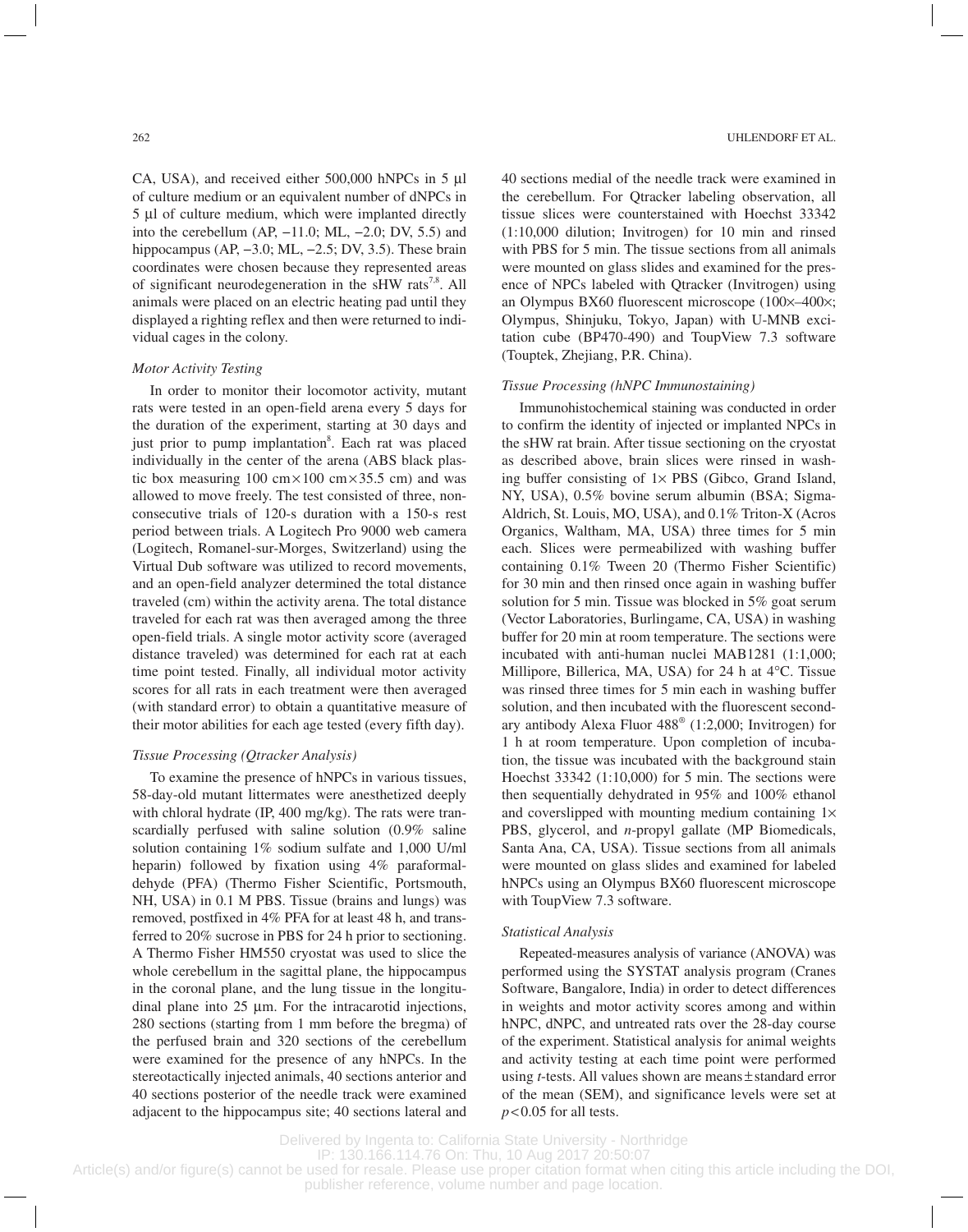#### *Effects of Stem Cell Route of Delivery on Weight Gain*

Animal weights (Fig. 1) were used as an assessment of overall health and were documented every 5 days starting at 30 days of age (when cyclosporine pumps were implanted into the treatment groups). As expected, the untreated normal and mutant sHW rats showed considerable differences in weight over the course of the experiment with distinct differences beginning at 40 days. Both mutant groups that received carotid injections showed significant increases in weight, as the animals grew significantly over the first 20 days of the experiment (*F* = 112.65, *p*<0.001) (Fig. 1). However, there were no significant differences in weight gain between the hNPC and dNPC carotid injection groups  $(F=2.16, p>0.05)$ (Fig. 1) throughout the posttreatment period (18 days). Thus, there were no significant advantages to those sHW rats that received hNPCs via carotid injection compared to rats that received dNPCs via the carotid artery. Similar to the carotid artery groups, the stereotactic implantation study showed consistent and significant weight gain as the mutants matured from 30 to 55 days of age  $(F = 18.12)$ ,

 $p$ <0.01) (Fig. 1). However, by the end of the experiment (58 days of age), mutant rats stereotactically implanted with hNPCs displayed significantly greater weights  $(t=2.63, p<0.05)$  (Fig. 1) compared to their paired stereotactically injected dNPC mutants, whose mean weight plateaued by day 50 and then dropped significantly after day 55.

#### *Effects of Stem Cell Route of Delivery on Motor Activity*

An open-field test was used to evaluate if stem cell treatment had any positive effects on the progressive decline in motor activity normally seen in the sHW mutants. Figure 2 illustrates that the untreated normal and mutant rats had considerable differences in their motor abilities over the course of the experiment, with distinct differences seen beginning at 40 days. There were no significant differences in motor activity between the carotid artery-injected hNPC and dNPC animals from 30 to 58 days (*F* = 0.342, *p*>0.05). All mutants from 30 to 58 days of age that received carotid-infused hNPCs or dNPCs developed symptoms of neurodegeneration with a corresponding drop in motor activity. With one



**Figure 1.** Mean weight gain was utilized to assess overall health. Treatments included mutant sHW rats injected with hNPCs (*n* = 12) or dNPCs  $(n=12)$  into the common carotid artery, mutant rats unilaterally implanted with hNPCs  $(n=12)$  or dNPCs  $(n=12)$  into the hippocampus and the cerebellum, and untreated mutant (*n*=12) and normal rats (*n*=12). The carotid injections of hNPCs elicited similar weight gain/loss compared to the dNPC group. Mutant sHW rats unilaterally implanted with hNPCs elicited significant weight gain compared to the dNPC group  $(p<0.05)$ . As expected, untreated normal rats showed the highest weight gain, while untreated mutant rats showed a decrease in weight due to the natural progression of their ataxia. All values are means $\pm$ SEM; asterisk indicates significant difference in weight between the live hNPC group and other mutants  $(p<0.05)$ . hNPCs, human-derived neural progenitor cells; dNPCs, dead neural progenitor cells; sHW, spastic Han–Wistar rats; SEM, standard error of the mean.

Delivered by Ingenta to: California State University - Northridge IP: 130.166.114.76 On: Thu, 10 Aug 2017 20:50:07 Article(s) and/or figure(s) cannot be used for resale. Please use proper citation format when citing this article including the DOI, publisher reference, volume number and page location.

**Weight Gain**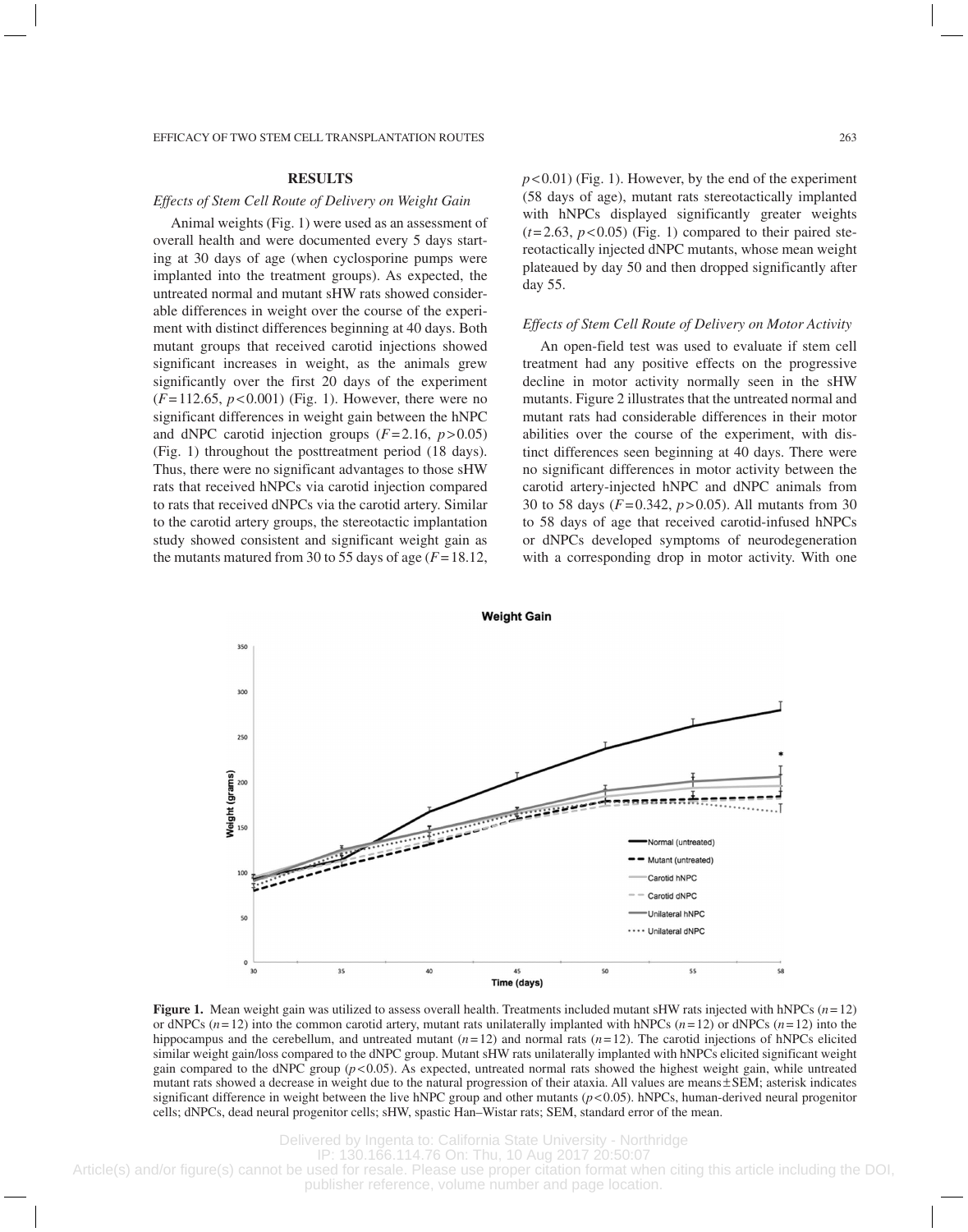

**Figure 2.** Open-field test was used to assess the effect of NPCs on motor activity in five groups of sHW rats: hNPCs (*n*=12) or dNPCs  $(n=12)$  injected into the common carotid artery, hNPCs  $(n=12)$  or dNPCs  $(n=12)$  implanted directly into the hippocampus and cerebellum, and untreated mutants  $(n=12)$  and normal Han–Wistar rats  $(n=12)$ . All mutant rats exhibited decreased motor activity regardless of treatment. The data show that the carotid injection of hNPCs did not improve motor coordination as the ataxia progressed except at 58 days of age  $(p<0.05)$ . After the initial drop in activity (prior to stem cell inoculation), the unilaterally implanted hNPC group showed increased motor activity scores compared to the dNPC group  $(p<0.001)$ . As expected, untreated normal rats showed the highest rate of motor activity, while untreated mutants had a slow, steady decrease in activity due to the progression of neurodegenerative disease. All values are means±SEM; asterisks indicate significant difference in motor activity score between the live hNPC group and other mutants (*p*<0.05). NPC, neural progenitor cell; hNPCs, human-derived neural progenitor cells; dNPCs, dead neural progenitor cells; sHW, spastic Han–Wistar rats; SEM, standard error of the mean.

exception: at 58 days of age, the carotid-infused hNPC group showed significantly higher activity scores compared to the carotid-infused dNPC group  $(t=2.35, p<0.05)$ . In contrast, the stereotactic implanted hNPC and dNPC groups showed significantly different activity scores for most of the experiment  $(F=4.88, p<0.05)$  (Fig. 2). Starting at 45 days of age, the NPC group demonstrated sustained gains in motor activity scores, while the dNPC group continued the downward trend in their motor activity scores as seen in the untreated mutants. The stereotactic implantation data indicated that the direct graft of hNPCs significantly improved motor ability as animals aged compared to the dNPC group at 55 and 58 days of age (*t* = 3.69, *p*< 0.001).

#### *Histological Comparison of Stem Cell Distribution*

Histological examination of the lungs, cerebellum, and hippocampus was performed on all mutants in the carotid artery and stereotactic implantation groups. All mutants were sacrificed and perfused at the end of the experiment (58 days of age), cryosectioned, and examined for the presence of surviving human stem cells using two different

methods. Histological examination revealed that a large percentage of carotid artery-injected hNPCs labeled with Qtracker were deposited in the lungs (Fig. 3A). The presence of human cells inside the rat lungs was confirmed using immunohistochemical detection with an anti-human nuclear antibody (Fig. 3B). This experiment, as well as other studies looking at arterial injections<sup>9</sup> and intravenous infusions $9-11$ , indicates that the majority of stem cells never reach the organ of interest because they are trapped in the lungs.

After careful examination of the brains of carotid artery-injected NPC mutants, we observed very few, isolated human cells in the brain. For example, a single NPC in the cortex was detected by human nuclear immunofluorescence (Fig. 4A), while Qtracker labeling (Fig. 4B) detected two NPCs in the lower cerebrum near the circle of Willis.

The inability of hNPCs to migrate into the mutant brain when injected through the carotid artery was in direct contrast with stereotactic placement of stem cells into the cerebellum and hippocampus. After direct unilateral implantation of hNPCs, a significant number of surviving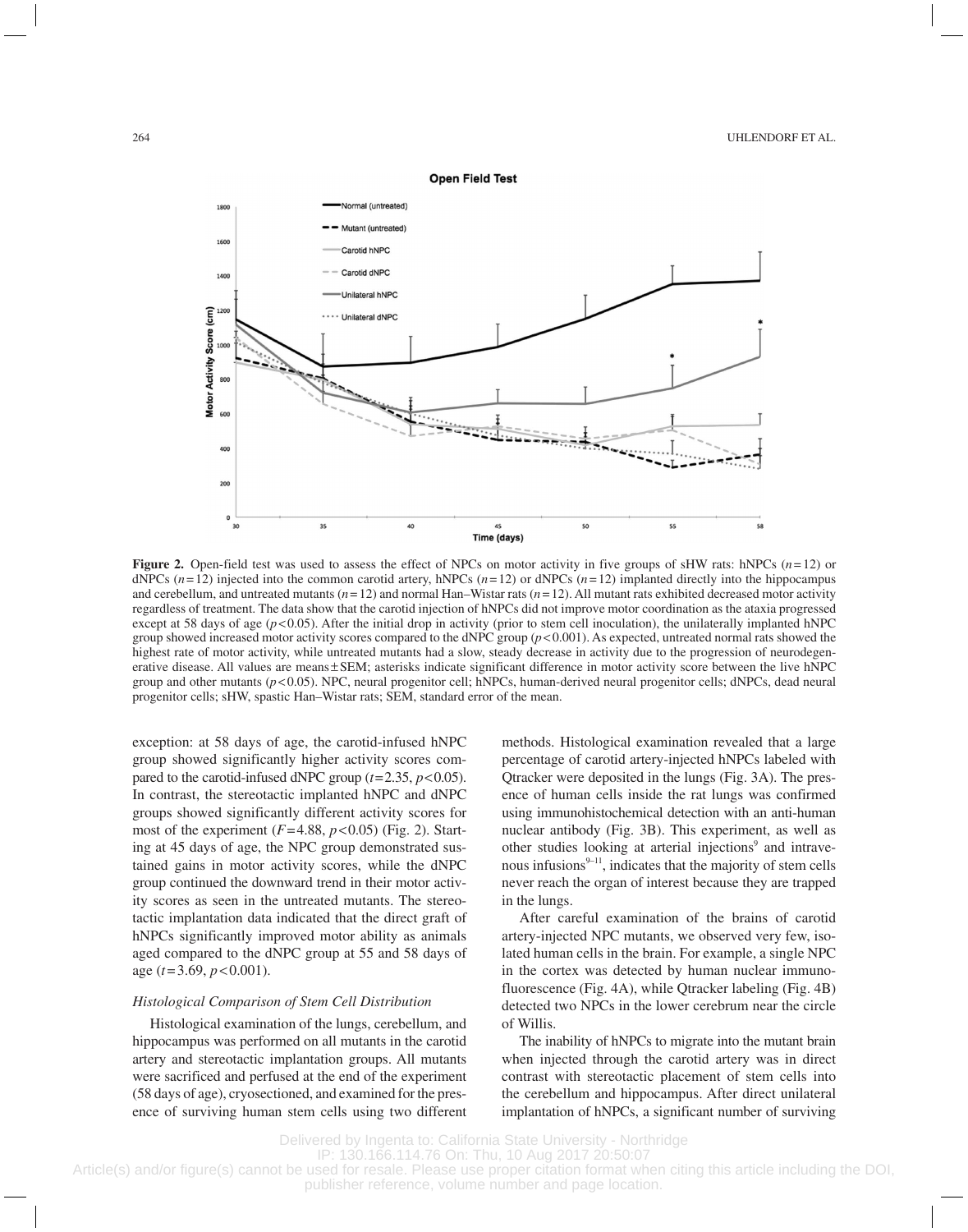

**Figure 3.** Photomicrographs of lung tissue of two 58-day-old sHW rats (18 days posttransplantation) showing incorporation of hNPCs after carotid artery injection. (A) A small mass of hNPCs in the rat lungs illuminated with the fluorescent label Qtracker. (B) hNPCs labeled with human nuclear immunofluorescent stain in the lung after carotid artery injection. Magnifications for both images were taken at 400 $\times$ . sHW, spastic Han–Wistar rats; hNPCs, human-derived neural progenitor cells.

human cells were found in the brains, while after carotid injection only a few cells were detected as visualized by the Qtracker detection method. Figure 5 demonstrates distribution of Q-dot-labeled hNPCs through the cerebellar tissue (Fig. 5A) and hippocampus (Fig. 5B).

The photomicrographs in Figure 6 show the location and survival of hNPCs in the cerebellum and hippocampus 18 days after stereotactic implantation. Figure 6A shows the location of hNPCs labeled with Qtracker at the cerebellar injection site. Figure 6B shows the cerebellum transplantation site containing hNPCs immunostained with mouse, anti-human nuclei antibodies, confirming the presence and survival of hNPCs 18 days posttransplantation. In addition, these hNPCs are observed in the adjacent granule cell region, suggesting that the hNPCs are migrating from the inoculation site toward the region of Purkinje cell neurodegeneration in the sHW mutant. Figure 6C and D shows implantation of hNPCs in the

hippocampus via Qtracker fluorescent detection and mouse anti-human nuclei immunostaining, respectively. Untreated mutant cerebellum controls (negative controls) for Qtracker fluorescence (Fig. 6E) and immunohistochemistry (Fig. 6F) reveal the lack of background staining. Figure 6G shows the human prefrontal cortex tissue stained with anti-human nuclear antibodies (positive control), confirming the specificity of the antibody.

### **DISCUSSION**

As clinical applications of regenerative medicine advance, questions regarding the safest and most efficacious way to transplant regenerative cells like NPCs become crucial. Answers to these uncertainties should integrate the nature of the disorder, such as local (stroke or contusion), diffuse (Alzheimer's disease, multiple sclerosis, or concussion), or a combination of both (PD) with considerations like the degree of delivery method



**Figure 4.** Photomicrographs of the brain of a 58-day-old sHW rat 18 days after carotid injection of hNPCs. (A) A single hNPC detected in the cerebellum by immunofluorescent staining with anti-human nuclei antibodies. (B) Two hNPCs in the temporal lobe of the brain. Magnifications for both images were taken at 400 $\times$ . sHW, spastic Han–Wistar rats; hNPCs, human-derived neural progenitor cells.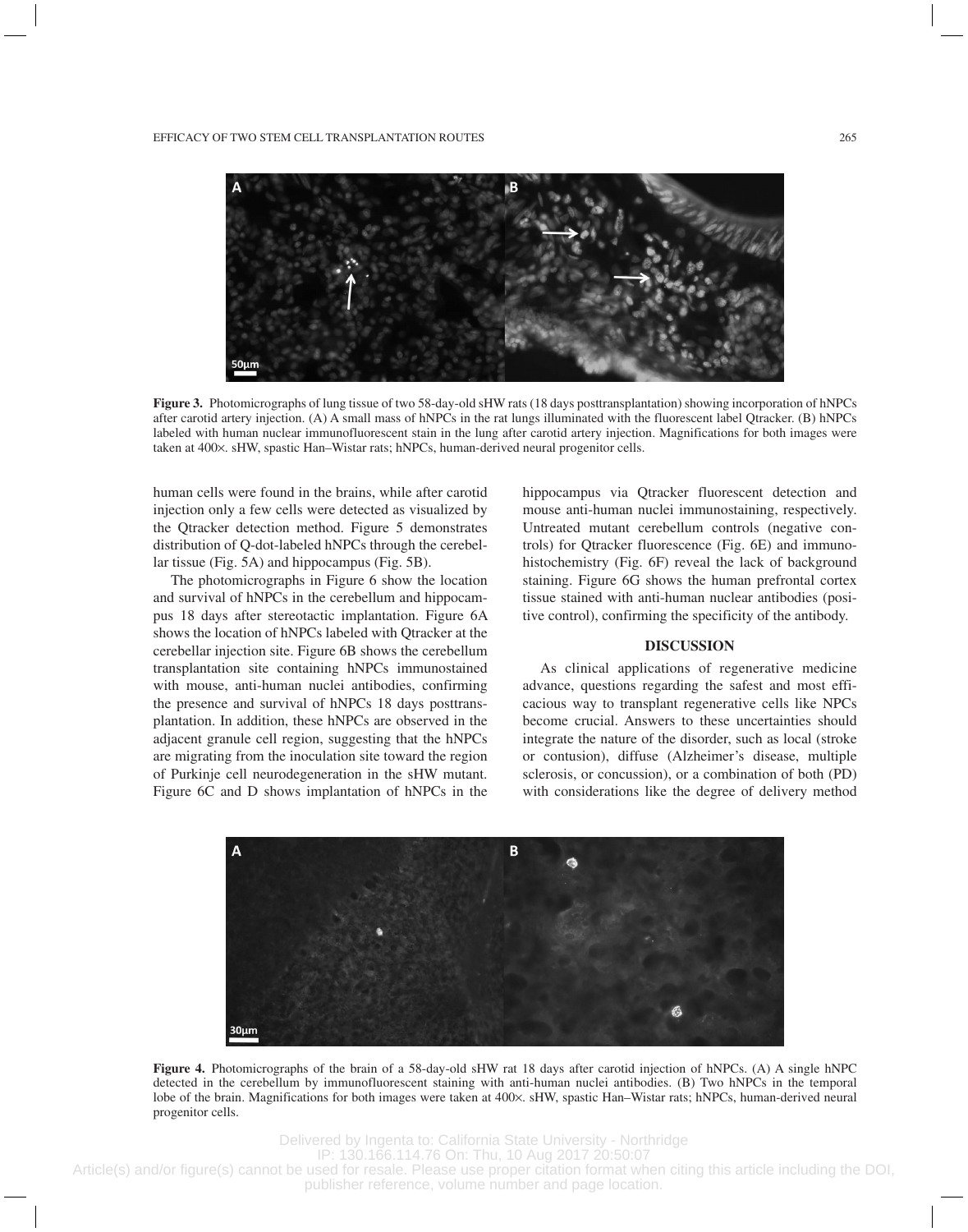

**Figure 5.** Representation of locations of surviving hNPCs labeled with Qtracker where red dots show locations of individual cells after unilateral implantation in the cerebellum (A). (B) The hippocampus of a 58-day-old sHW rat. Images clearly show that the hNPCs not only survived after 18 days posttransplantation but also appeared to have migrated from their initial injection sites. Magnifications for both images were taken at 12.5 $\times$ . sHW, spastic Han–Wistar rats; hNPCs, human-derived neural progenitor cells.

invasiveness and the overall safety of stem cell transplantation. In our current study, two common delivery routes were investigated. The results of this study suggest that direct implantation of NPCs into brain tissue serves as a more effective, albeit invasive, route of administration for treatment of neurodegeneration in this animal model of ataxia. The significant dissimilarities in efficacies of these two cell delivery systems are clear, as demonstrated by the observed improvements in weight gain, motor activity, and stem cell survival.

We used different doses of the hNPCs for direct stereotaxic and intracarotid injections based on past research and practicality. Based on past experience, it is impossible to inject more than  $5-8 \mu l$  into the brain parenchyma. In our research, we have discovered that when any transplantation uses larger volume, the cells and media are pushed back up through the needle track, thus making it impossible to concentrate more than 500,000 hNPCs without making the cell suspension too viscous, possibly damaging injected hNPCs. In the case of intracarotid injections, the injection of 3,000,000 hNPCs (sixfold more than hNPCs transplanted into the brain) was an attempt to increase the number of cells that crossed the blood–brain barrier (BBB) and entered the brain. An additional concern was that we were injecting into the common carotid artery (the diameter of the internal carotid artery is too small that it made this route technically very difficult). As the diameter of the external carotid artery is significantly bigger than that of the internal, we compensated for this difference by expecting that the majority of the hNPCs would go into the external carotid artery.

The common carotid artery injection failed to generate a significant effect on our subjects' motor activity scores. Animals receiving either live or dead hNPCs via carotid injection displayed a progressive decrease in motor activity that resembled that of untreated mutants, indicating no significant benefit of treatment. While there was a slight improvement in motor activity at the end of the experiment with carotid artery-injected hNPC mutants, the motor activity of these animals did not come close to the increased activity scores of mutants transplanted with hNPCs. The mean weight gain data also displayed no significant differences among live hNPCs, dead hNPCs, and untreated sHW rat groups with carotid artery injections. This lack of effectiveness by carotid artery inoculation was confirmed by histological analysis of the mutant brain where only isolated hNPCs were found scattered throughout the brain.

The carotid artery infusion is a minimally invasive method of delivery of hNPCs but, as shown by our experiments, certainly is not an effective way for delivery of our hNPCs to the brain. Carotid artery injection relies on the ability of hNPCs to migrate and translocate directly through the BBB into the damaged area in the brain. In our experiment, stem cells delivered via common carotid infusion failed to demonstrate an ability to cross the BBB in significant numbers and were trapped in the lung tissue. In addition, the finding of a large percentage of stem cells becoming entrapped in the lungs has been supported by other studies $11-14$  whose researchers also discovered that injected human stem cells were found in lesser amounts in other filtering organs, including liver, spleen, kidney, and bone marrow. Since our hNPCs are found in abundance in lung tissue, the BBB is probably the main reason why the intra-arterial injection did not result in significant improvement in both health and motor coordination. Because of the paucity of hNPCs in the brains of carotid artery-perfused mutants, we have confirmed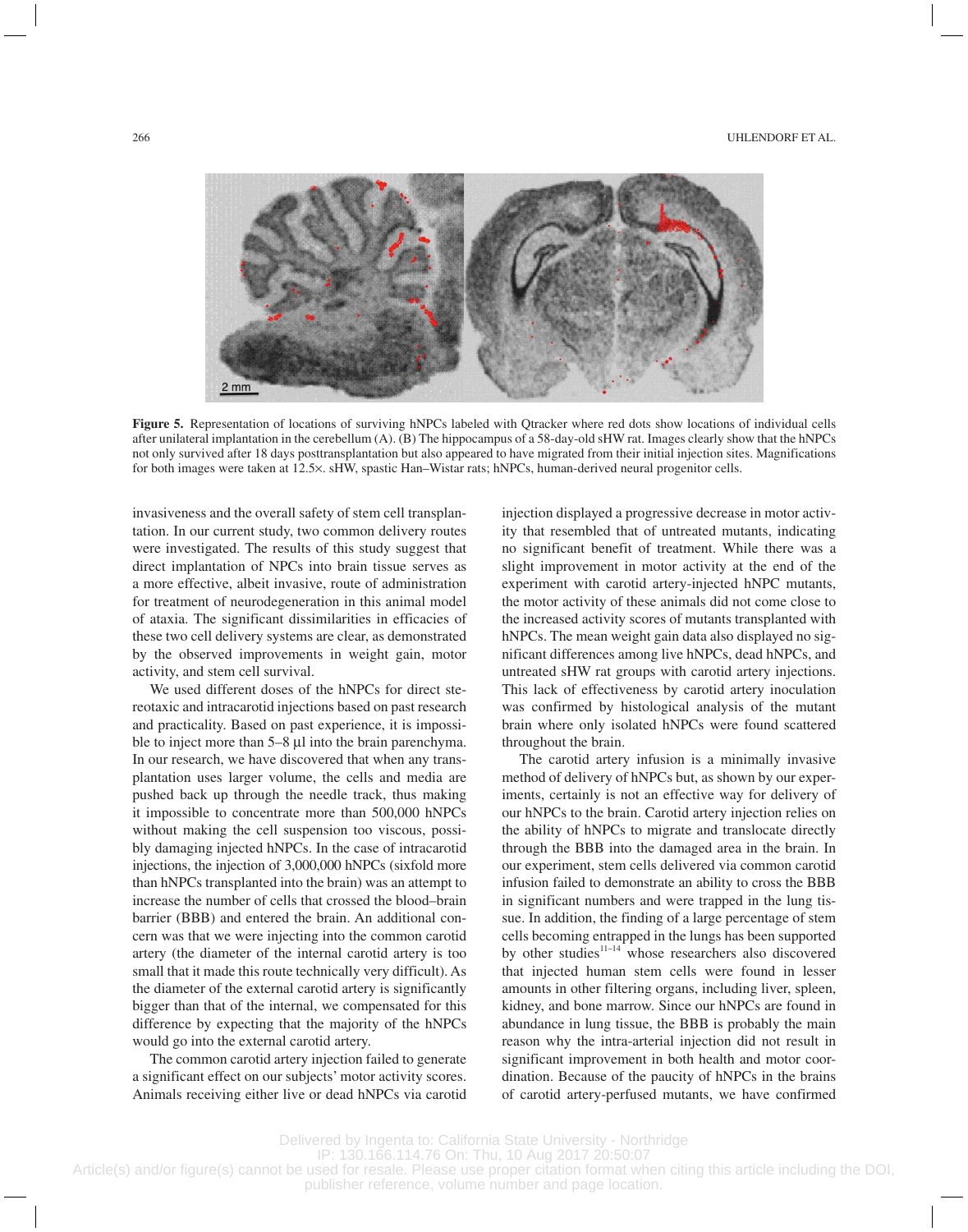

**Figure 6.** Photomicrographs of transplanted hNPCs in the cerebellum (A, B) and hippocampus (C, D) of sHW rats 18 days after implantation. (A) Qtracker-labeled cells in the cerebellum, with arrows indicating the locations of surviving hNPCs. (B) Immunohistochemical staining using anti-human nuclei antibodies in the cerebellum, with arrows indicating hNPCs migrating away from the needle tract into the cerebellar tissue. (C) Qtracker-labeled hNPCs in the hippocampus, with arrows showing locations of surviving cells. (D) Immunohistochemical staining with anti-human nuclei antibodies in the hippocampus, with arrows that indicate hNPCs in the CA2–CA3 regions. (E) Negative controls for Qtracker (no Qtracker added) in the mutant cerebellum. (F) Negative control (no primary antibody) for human nuclei immunohistochemistry in the mutant cerebellum. (G) Positive control of immunohistochemical staining using human prefrontal cortex. Magnifications for all images were taken at 100 $\times$ . Calibration bar in (E) refers to all images. sHW, spastic Han–Wistar rats; hNPCs, human-derived neural progenitor cells.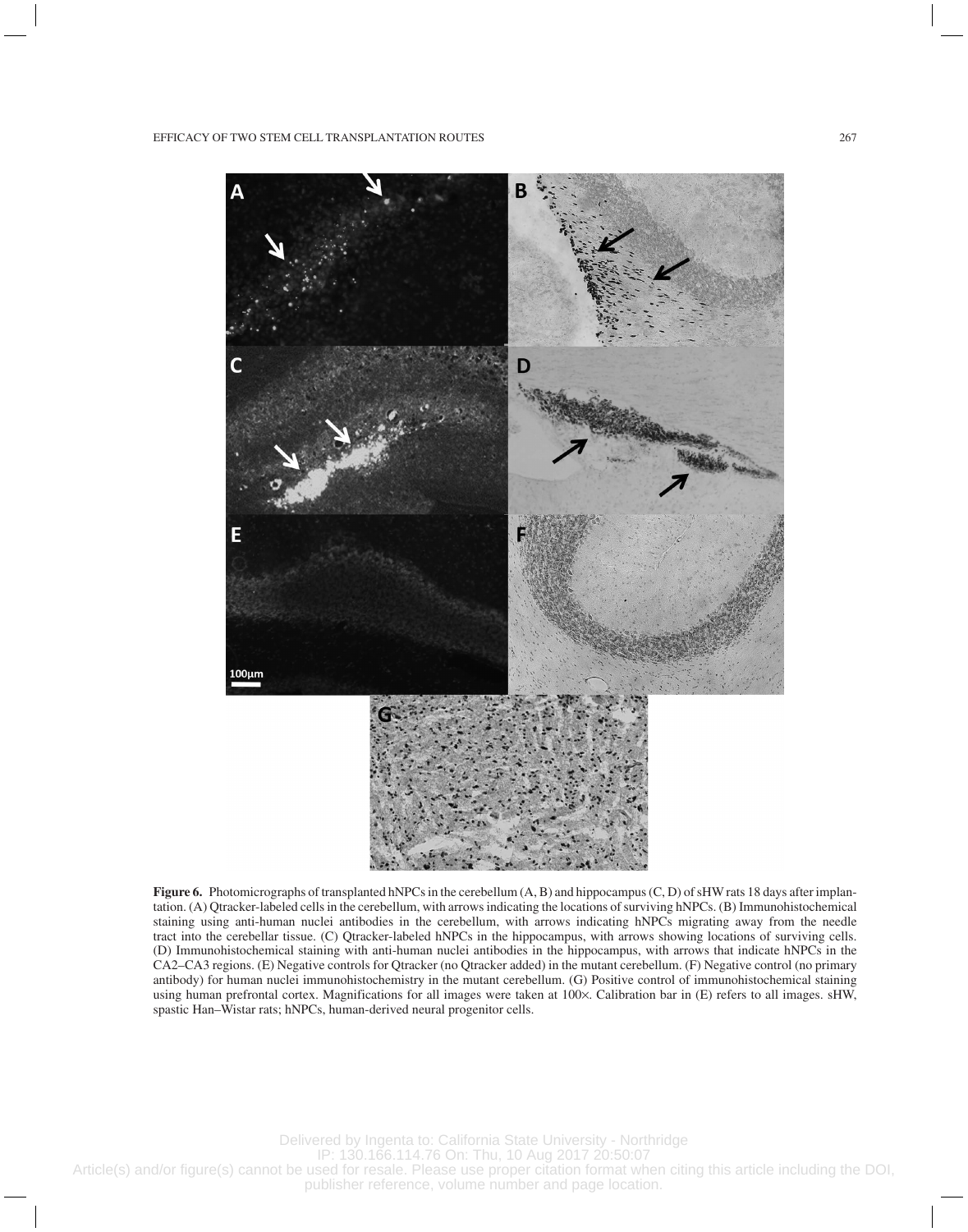other researchers' findings<sup>15-17</sup> that the BBB is potentially a major obstacle to stem cell therapy.

Direct stereotactic implantation delivered a bolus of hNPCs to both disease-affected areas of the sHW rat the cerebellum and hippocampus. It is an invasive surgery with its own set of possible complications, including increased risk of infection, intracranial bleeding, and neurological damage to unaffected tissues at the injection sites. However, this study suggests that direct implantation is a relatively more effective procedure where the biomedical risks are outweighed by significant improvements observed after hNPC injections. Improved motor activity of the hNPC group correlated with improvement in weight gain and resembled that of normal rats. The animals treated with hNPCs showed significantly better behavioral scores than those receiving dNPCs, suggesting that the surviving stem cells contributed to the improvements. Brain histology indicated an abundant number of hNPCs not only survived the initial transplantation but also showed signs of incorporation into both the cerebellum and hippocampus. In a similar study where four different methods of human stem cell transplantation were attempted, including stereotactic, carotid, venous, and ventricular injection, a significant number of surviving human stem cells in the brain tissue were detected only after stereotactic implantation $18$ .

Improvements in behavioral effectiveness due to stem cell incorporation have been reported by other research groups. In a study of motor neurodegeneration<sup>19</sup>, a single intracerebroventricular injection of human cord blood mononuclear cells was administered into SOD1-G93A and wobbler mice, two models of amyotrophic lateral sclerosis. The results showed significant improvements in symptom progression in both animal groups and increased longevity in the SOD1-G93A mice. In addition, implanted NSCs into the brains of an animal model of PD were shown to survive in the host brain and express neurotrophic factors representative of the neurons they replaced $6$ .

Since our experiment was strictly a short-term study of delivery, we did not examine the mechanisms supporting the physical and behavioral improvements in our ataxia model. Other researchers have investigated the possible mechanisms responsible for the beneficial outcome of transplanting stem cells into neurodegenerative tissue. In vitro studies<sup>20</sup> have shown that stem cells protect other cells against glutamate excitotoxicity-induced cell death by secreting neurotrophic factors, including brainderived neurotrophic factors (BDNFs), vascular endothelial growth factors (VEGFs), and hepatocyte growth factor (HGF). Blurton-Jones et al. $^{21}$  showed increased synaptic density and improved cognition in a mouse model of Alzheimer's disease after implantation of NSCs expressing elevated BDNF. NSCs have also been known to replace and repair neurons in lesioned areas of the mammalian brain $^{22}$  and protect against glutamate-induced excitotoxicity by secreting glial cell line-derived factor and nerve growth factor<sup>23</sup>.

Last, we must consider the effect the immunosuppressive agent cyclosporine had on the results of the study. The use of cyclosporine is crucial to prevent rejection of human cell xenografts in rodent models of neurological diseases<sup>24</sup>. Cyclosporine affects T-cell production by interfering with signaling pathways that decrease proliferation, differentiation, and cytokine production of mammalian T cells<sup>25</sup>. In previous studies, there was a high variability in cyclosporine dosage and ways of administration that includes oral, subcutaneous, IP, and intramuscular. The most common dosages ranged from 5 to 20 mg/kg/day. These short-term studies found that daily IP injections<sup>26</sup> or IP injections combined with cyclosporine in drinking water showed positive results in preventing human stem cell rejection<sup>23</sup>. In our current study, we chose Alzet osmotic pumps to deliver a cyclosporine dose of 15 mg/kg/day for 28 days for all treated mutant groups. This method of chronic delivery prevents painful daily injection and subsequent behavioral changes in treated animals. We did not detect any negative effects of cyclosporine, and no behavioral alterations were observed in treated mutants other than natural disease progression.

## **CONCLUSIONS**

In conclusion, our study has demonstrated that stereotactically implanted, undifferentiated NPCs are capable of engrafting into damaged areas of host brain. Stereotactic injection of undifferentiated hNPCs resulted in an improved clinical picture for sHW rats. Specifically, animals that received injection of live progenitor cells into both the hippocampus and cerebellum demonstrated weight gain and improved motor scores compared to their dNPC counterparts. Intracarotid injection of these same cells failed to produce any significant clinical improvements. Histological examination showed that a large number of NPCs injected into the blood were retained by the lungs and failed to arrive into the site of disease (brain) in significant numbers. In conclusion, this study utilizing two common delivery systems reveals that a direct and focused delivery method is essential to stem cell treatment success and also suggests that undifferentiated NPCs have a strong potential for becoming a viable treatment of neurodegenerative diseases.

*ACKNOWLEDGMENTS: The authors thank Lindsay Peltz and Tatianna Adelstein for stem cell culturing and immunohistochemistry, and William Van Trigt and Prachi Javale for editing and proofreading the manuscript. We appreciate Fritz Libby and the vivarium staff for animal care. This study was partially funded by a Joint Venture CSUPERB Grant. Dr. Oleg Kopyov is a cofounder and co-owner of Celavie Biosciences LLC, and Alex Kopyov and Jessica Ochoa are employees of the company.*

IP: 130.166.114.76 On: Thu, 10 Aug 2017 20:50:07